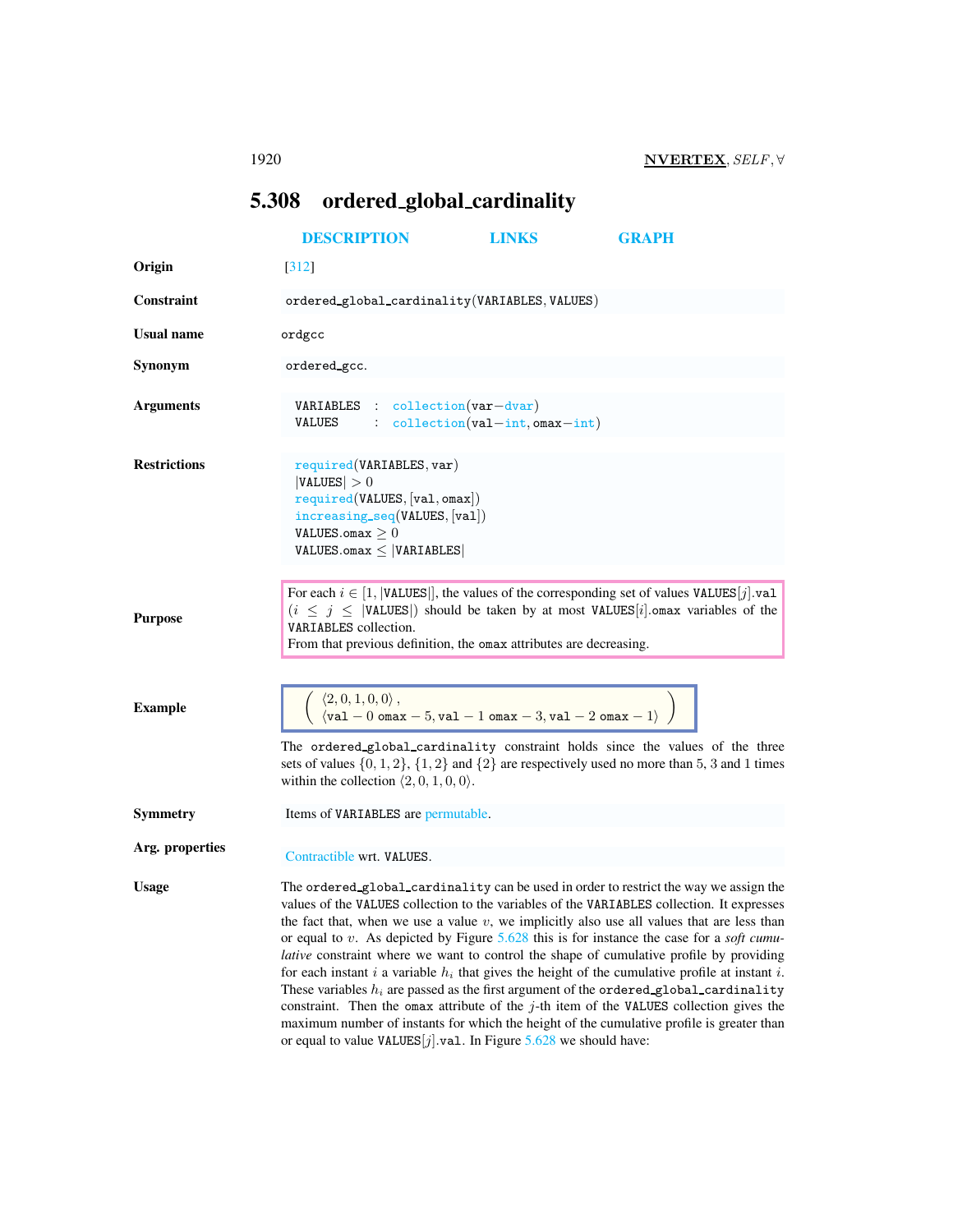- no more than 1 height variable greater than or equal to 2,
- no more than 3 height variables greater than or equal to 1,
- no more than 5 height variables greater than or equal to 0.



<span id="page-1-0"></span>Figure 5.628: (A) A cumulative profile wrt two tasks ① and ②, and its corresponding height variables  $h_1, h_2, \ldots, h_5$  giving at each instant how many resource is used (B) profile of value utilisation of the height variables (e.g., value 1 is assigned to variables  $h_3$ ,  $h_2$ ,  $h_4$  and therefore used three times)

| <b>Remark</b>        | The original definition of the ordered global cardinality constraint mentions a third<br>argument, namely the minimum number of occurrences of the smallest value. We omit it<br>since it is redundant.                                                                                                                                                                                                                                                                                                                                                                                                                                                                                                                                                                                                                                                                                                                              |
|----------------------|--------------------------------------------------------------------------------------------------------------------------------------------------------------------------------------------------------------------------------------------------------------------------------------------------------------------------------------------------------------------------------------------------------------------------------------------------------------------------------------------------------------------------------------------------------------------------------------------------------------------------------------------------------------------------------------------------------------------------------------------------------------------------------------------------------------------------------------------------------------------------------------------------------------------------------------|
|                      | An other closely related constraint, the cost_ordered_global_cardinality constraint<br>was introduced in $[312]$ in order to model the fact that overloads costs may depend of the<br>instant where they occur.                                                                                                                                                                                                                                                                                                                                                                                                                                                                                                                                                                                                                                                                                                                      |
| <b>Algorithm</b>     | A filtering algorithm achieving arc-consistency in $O( VARIABLES  +  VALUES )$ is described<br>in $\lceil 312 \rceil$ . It is based on the equivalence between the following two statements:                                                                                                                                                                                                                                                                                                                                                                                                                                                                                                                                                                                                                                                                                                                                         |
|                      | 1. the ordered global cardinality constraint has a solution,                                                                                                                                                                                                                                                                                                                                                                                                                                                                                                                                                                                                                                                                                                                                                                                                                                                                         |
|                      | 2. all variables of the VARIABLES collection assigned to their respective minimum value<br>correspond to a solution to the ordered global cardinality constraint.                                                                                                                                                                                                                                                                                                                                                                                                                                                                                                                                                                                                                                                                                                                                                                    |
| <b>Reformulation</b> | The ordered_global_cardinality( $\langle \text{var} - V_1, \text{var} - V_2, \ldots, \text{var} - V_{\text{VARIABLES}} \rangle$ ),<br>$\langle val - v_1 \text{ } \text{max} - o_1 \text{ } , \text{val} - v_2 \text{ } \text{max} - o_2 \text{ } , \ldots \text{ } , \text{val} - v_{\text{[VALUES]}} \text{ } \text{ } \text{omax} - o_{\text{[VALUES]}} \rangle \text{ } \text{con-}$<br>straint can be reformulated into a global_cardinality( $\langle var -V_1, var -V_2, \ldots, var -$<br>$\langle V_{\texttt{[VARIABLES]}} \rangle$ , $\langle \mathtt{val} - v_1 \text{ noacurrence} - N_1, \mathtt{val} - v_2 \text{ noacurrence} - N_2, \ldots, \mathtt{val} - v_1 \rangle$<br>$v_{ \text{VALUES} }$ noccurrence $-N_{ \text{VALUES} }$ ) and  VALUES  sliding linear inequalities constraints of<br>the form:<br>$N_1 + N_2 + \cdots + N_{ \text{VALUES} } \leq o_1,$<br>$N_2 + \cdots + N_{ \text{VALUES} } \leq o_2,$ |
|                      | $N_{\text{ \texttt{VALUES} }} \leq o_{\text{ \texttt{VALUES} }}.$                                                                                                                                                                                                                                                                                                                                                                                                                                                                                                                                                                                                                                                                                                                                                                                                                                                                    |
|                      |                                                                                                                                                                                                                                                                                                                                                                                                                                                                                                                                                                                                                                                                                                                                                                                                                                                                                                                                      |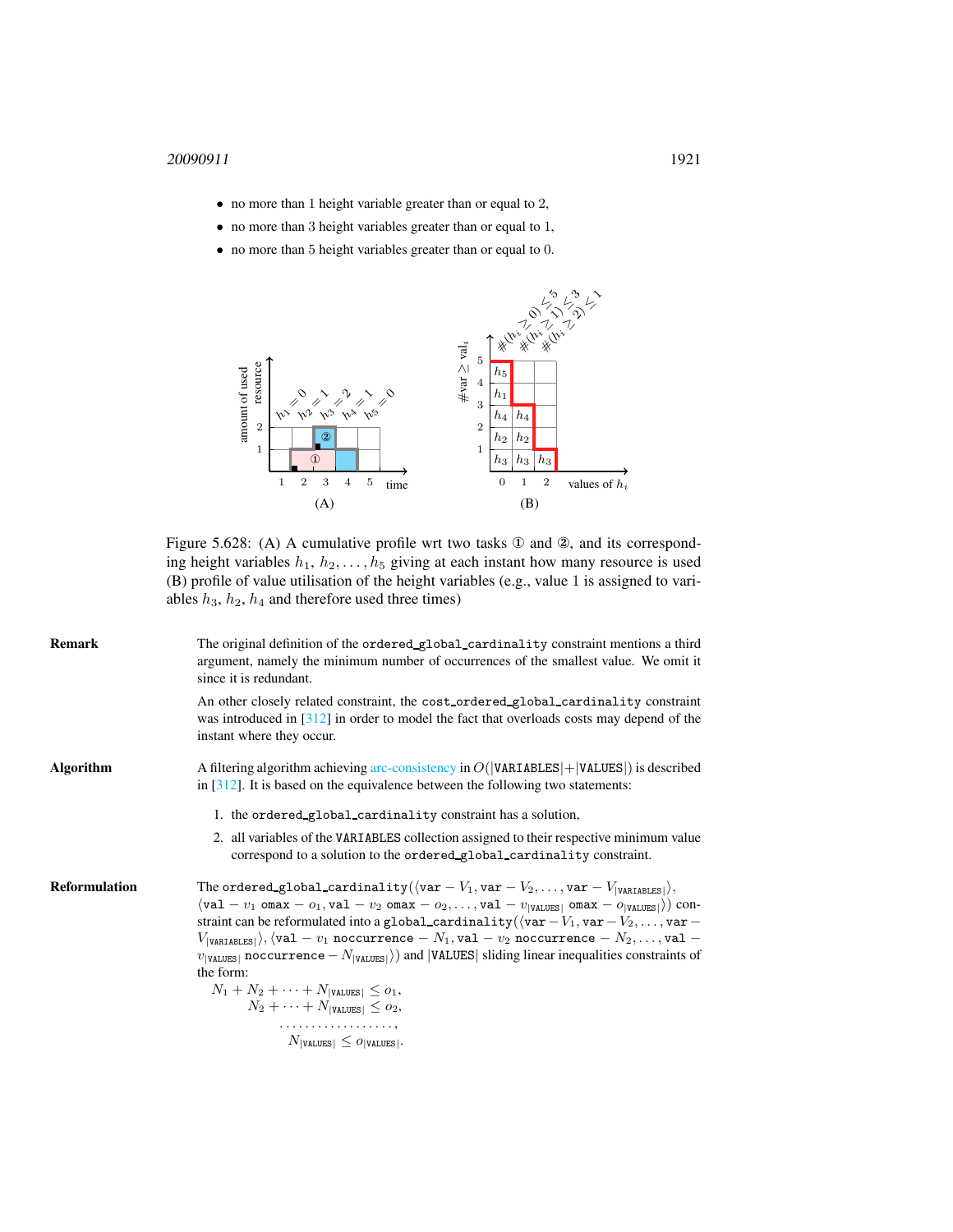However, with the next example, T. Petit and J.-C. Régin have shown that this reformulation hinders propagation:

- 1.  $V_1 \in \{0, 1\}, V_2 \in \{0, 1\}, V_3 \in \{0, 1, 2\}, V_4 \in \{2, 3\}, V_5 \in \{2, 3\}.$
- 2. global\_cardinality $(\;\; \langle V_1, V_2, V_3, V_4, V_5\rangle, \quad \;\; \langle \texttt{val 1 noccurrence } N_1,$ val  $-$  2 noccurrence  $-\mathit{N}_2,$  val  $-$  3 noccurrence  $-\mathit{N}_3\rangle$   $\left. \right),$
- 3.  $N_1 + N_2 + N_3 \leq 3 \wedge N_2 + N_3 \leq 2 \wedge N_3 \leq 2$ .

The previous reformulation does not remove value 2 from the domain of variable V3.

<span id="page-2-0"></span>See also related: cumulative (controlling the shape of the cumulative profile for breaking sym*metry)*, global cardinality low up, increasing global cardinality *(the order is imposed on the main variables, and not on the count variables)*. root concept: global\_cardinality. Keywords **application area:** assignment. constraint type: value constraint, order constraint. filtering: arc-consistency.